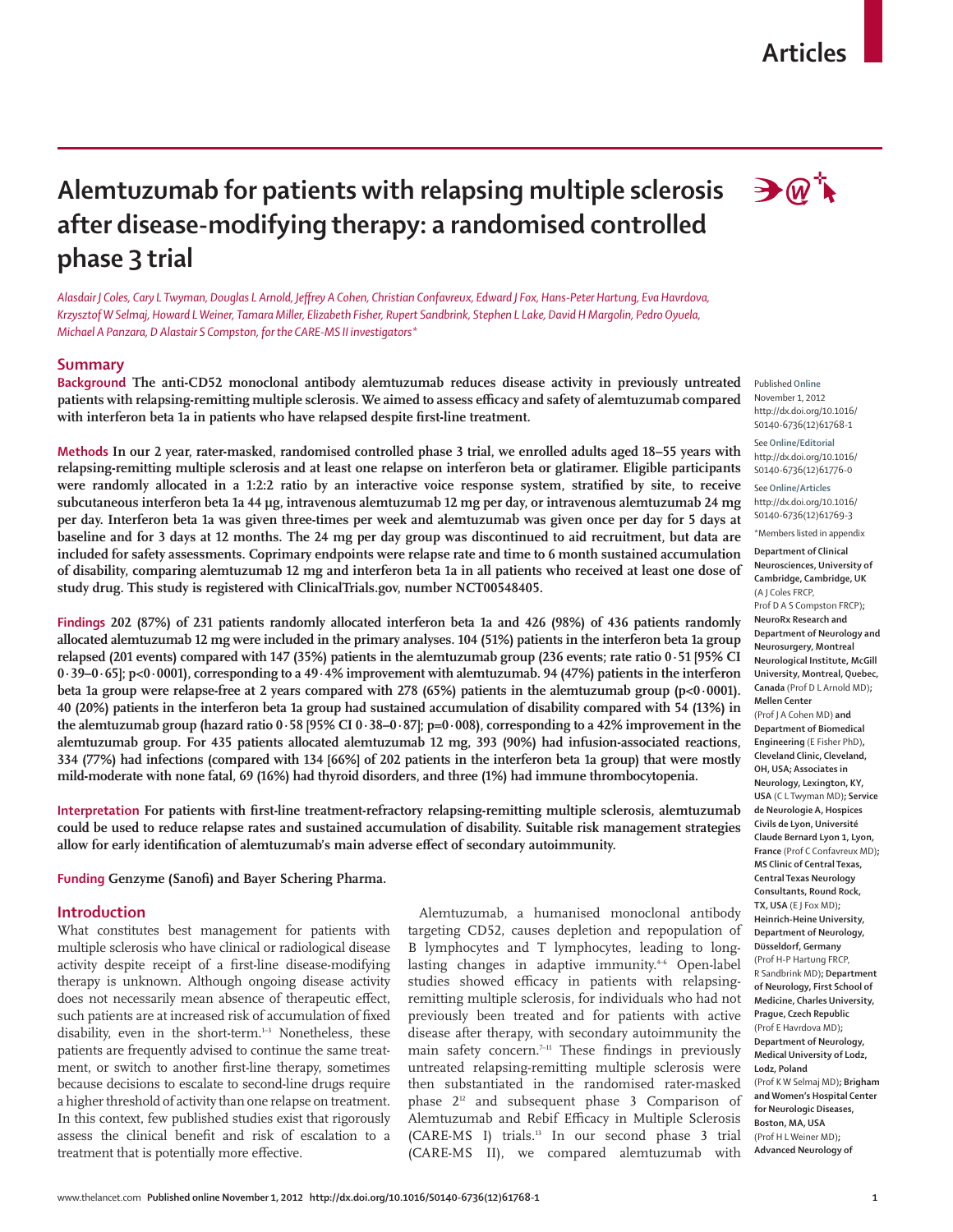**Colorado, Ft Collins, CO, USA**  (T Miller MD)**; Bayer HealthCare, Berlin, Germany**  (R Sandbrink)**; and Genzyme, Cambridge, MA, USA**  (S L Lake ScD, D H Margolin MD, P Oyuela MD, M A Panzara MD) Correspondence to: Dr Alasdair J Coles, Department of Clinical Neurosciences, University of Cambridge, Box 165, Addenbrooke's Hospital, Cambridge CB2 0QQ, UK **ajc1020@medschl.cam.ac.uk**

See **Online** for appendix

interferon beta 1a in patients who had recently relapsed while taking a standard disease-modifying therapy.

# **Methods**

## **Study design and patients**

In this randomised, rater-masked, phase 3 trial, we enrolled patients from 194 academic medical centres and clinical practices in 23 countries between Oct 20, 2007, and Sept 18, 2009. Eligible patients were aged 18–55 years, with the following clinical characteristics: relapsing-remitting multiple sclerosis fulfilling the 2005 McDonald diagnostic criteria;<sup>14</sup> disease duration of 10 years or less; at least two attacks in the previous 2 years with at least one in the previous year; at least one relapse while on interferon beta or glatiramer after at least 6 months of treatment; expanded disability status scale  $(EDSS)^{15}$  scores of 5.0 or less; and cranial and

spinal MRI lesions fulfilling protocol-defined criteria. Exclusion criteria included progressive forms of multiple sclerosis, previous cytotoxic drug use or investigational therapy, treatment within the previous 6 months with natalizumab, methotrexate, azathioprine or ciclosporin, and a history of clinically significant autoimmunity other than multiple sclerosis. An independent committee reviewed issues relating to safety. The study was done in accordance with the International Conference on Harmonisation Guidelines for Good Clinical Practice and the principles of the Declaration of Helsinki. Patients provided written informed consent.

# **Randomisation and masking**

We randomly allocated patients with an interactive voice response system in a 2:2:1 scheme to receive alemtuzumab



#### $F$ *iqure* 1: Trial profile

Nine patients originally randomly allocated to alemtuzumab 24 mg per day received the 12 mg per day dose. These patients are listed under 24 mg as per their randomisation but are included in the 12 mg group for the safety analyses. Two of these patients dropped out of the study after receiving study drug (one death and one withdrawal by patient).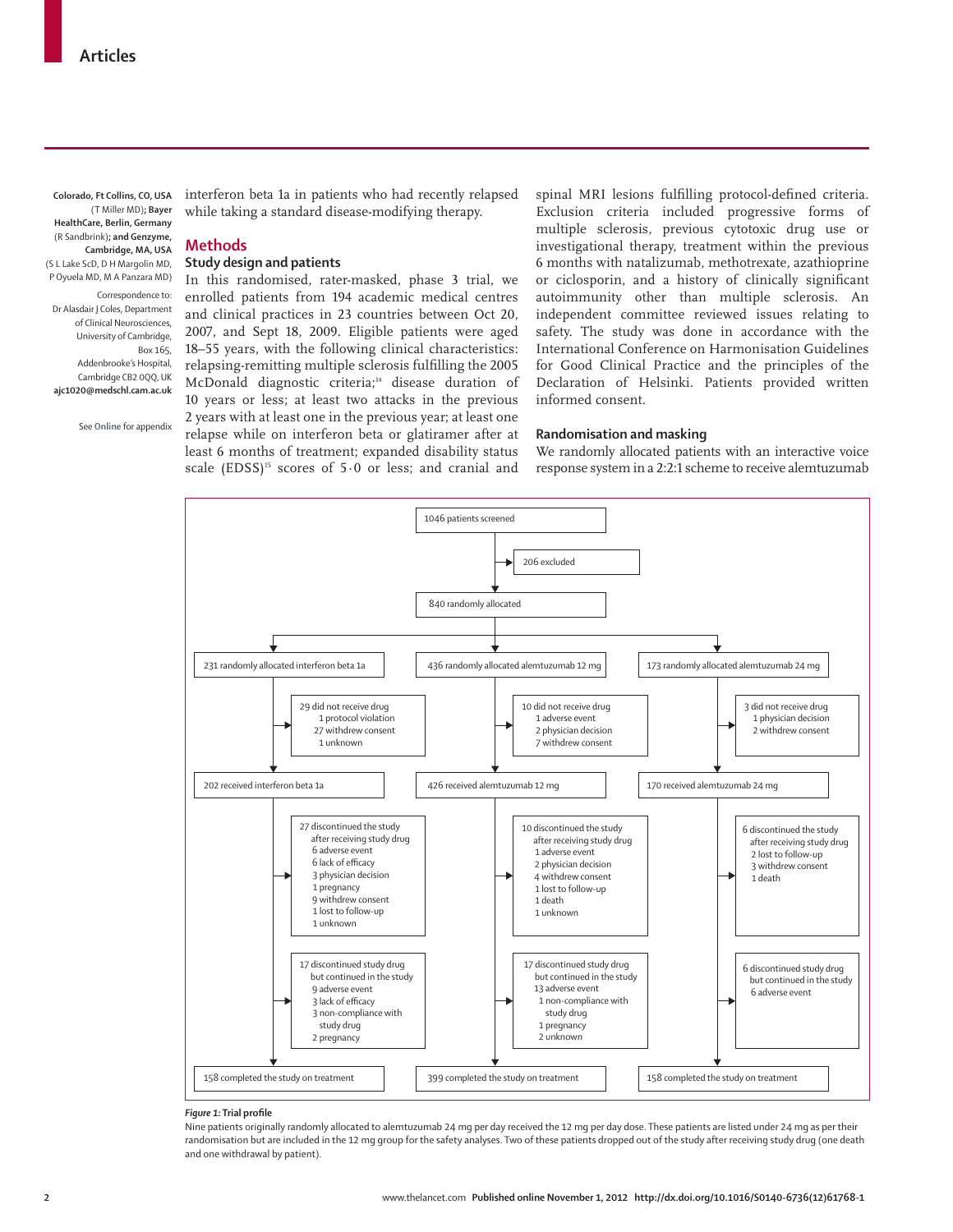12 mg per day, alemtuzumab 24 mg per day, or interferon beta 1a. Randomisation was stratified by site. Alemtuzumab was infused intravenously on 5 consecutive days at month 0 and 3 consecutive days at month 12.<sup>9,12</sup> Interferon beta 1a (44 μg) was administered subcutaneously 3 times per week after dose titration. A protocol amendment in December, 2008, discontinued randomisation in the alemtuzumab 24 mg group to accelerate recruitment to the other two study groups. The decision to close recruitment into the alemtuzumab 24 mg arm was made by the Neurology Steering Committee and Genzyme management without review of safety or efficacy data from this study. The 2:1 randomisation allocation was maintained between alemtuzumab 12 mg and interferon beta 1a. Under this amendment, patients in the alemtuzumab group also received aciclovir 200 mg twice daily during alemtuzumab infusion and for 28 days after alemtuzumab infusion as prophylaxis against herpes simplex virus infections, which were noted midway through the CARE-MS trials to be of increased frequency after alemtuzumab. This decision was made by the Data Monitoring committee, who was not involved in the decision to close recruitment in the alemtuzumab 24 mg arm.

Because both study drugs had adverse effects that precluded double-blinding, and interferon beta 1a proprietary syringes could not effectively be duplicated for placebo, clinical data integrity was secured by stringent rater-masking and independent adjudication of relapses. Raters, who were masked to treatment-group assignment, did the EDSS assessments every 3 months and when a relapse was suspected, and the multiple sclerosis functional composite (MSFC)<sup>16</sup> once every 6 months. Raters completed a questionnaire assessing quality of the masking at each EDSS assessment. In the absence of a masked rater, unmasked raters could submit EDSS assessments.

# **Procedures**

To reduce incidence of adverse events related to infusion, all patients in the alemtuzumab groups received intravenous methylprednisolone of 1 g per day on 3 consecutive days at month 0 and month 12 (antihistamines and antipyretics were also allowed). To control for steroid prophylaxis, patients in the interferon beta 1a group received the same methylprednisolone regime.

We assessed benefit in terms of the coprimary endpoints of relapse rate and time to 6 month sustained accumulation of disability. We defined relapse as new or worsening neurological symptoms attributable to multiple sclerosis, lasting at least 48 h, without pyrexia, after at least 30 days of clinical stability with an objective change on neurological examination. Whether or not a suspected relapse met the protocol definition was decided by the six independent neurologists who made up the relapse adjudication panel, based on their masked review of all the data collected by the site, including whether there was an objective change corresponding to present relapse symptoms (one point on two functional system scales or two points on one functional system scale or increase in EDSS score). Sustained accumulation of disability was defined as an increase from baseline of at least one EDSS point (or ≥1·5 points if the baseline EDSS

|                                                             | Interferon beta 1a<br>$(n=202)$ | Alemtuzumab 12 mg<br>$(n=426)$ | Alemtuzumab 24 mg<br>$(n=170)$ |  |
|-------------------------------------------------------------|---------------------------------|--------------------------------|--------------------------------|--|
| Age, years                                                  | 35.8(8.77)                      | 34.8(8.36)                     | 35.1(8.40)                     |  |
| Sex, female                                                 | 131 (65%)                       | 281 (66%)                      | 120 (71%)                      |  |
| Race, white                                                 | 187 (93%)                       | 385 (90%)                      | 142 (84%)                      |  |
| <b>EDSS</b> score                                           |                                 |                                |                                |  |
| Mean                                                        | 2.7(1.21)                       | 2.7(1.26)                      | 2.7(1.17)                      |  |
| Median                                                      | $2.5(0.0-6.0)$                  | $2.5(0.0-6.5)$                 | $2.5(0.0-6.0)$                 |  |
| EDSS score subgroup                                         |                                 |                                |                                |  |
| $\bf 0$                                                     | 5(2%)                           | 16 (4%)                        | 4(2%)                          |  |
| $1 - 1.5$                                                   | 44 (22%)                        | 89 (21%)                       | 31(18%)                        |  |
| 2.0                                                         | 34 (17%)                        | 63 (15%)                       | 29 (17%)                       |  |
| $2.5 - 3.0$                                                 | 48 (24%)                        | 112 (26%)                      | 52 (31%)                       |  |
| $3.5 - 4.0$                                                 | 50 (25%)                        | 98 (23%)                       | 38 (22%)                       |  |
| $4.5 - 5.0$                                                 | 19 (9%)                         | 42 (10%)                       | 14 (8%)                        |  |
| $5.5 - 6.5*$                                                | 2(1%)                           | 6(1%)                          | 2(1%)                          |  |
| Time since first clinical event, years                      |                                 |                                |                                |  |
| Mean                                                        | 4.7(2.86)                       | 4.5(2.68)                      | 4.3(2.77)                      |  |
| Median                                                      | $4.1(0.4 - 10.1)$               | $3.8(0.2 - 14.4)$              | $3.7(0.2 - 16.9)$              |  |
| Relapses in previous year                                   |                                 |                                |                                |  |
| $0^*$                                                       | 5(2%)                           | 6(1%)                          | 3(2%)                          |  |
| $1\,$                                                       | 107 (53%)                       | 211 (50%)                      | 84 (49%)                       |  |
| $\overline{2}$                                              | 68 (34%)                        | 151 (35%)                      | 64 (38%)                       |  |
| $\geq$ 3                                                    | 22 (11%)                        | 58 (14%)                       | 19 (11%)                       |  |
| Mean                                                        | 1.5(0.75)                       | 1.7(0.86)                      | 1.6(0.86)                      |  |
| Median                                                      | $1.0(0.0-4.0)$                  | $1.0(0.0-5.0)$                 | $1.0(0.0-6.0)$                 |  |
| Number of gadolinium-enhancing lesions (T1-weighted images) |                                 |                                |                                |  |
| Mean                                                        | 2.10(4.95)                      | 2.28(6.02)                     | 2.88(8.47)                     |  |
| Median                                                      | $0.0(0.0-41.0)$                 | $0.0(0.0-72.0)$                | $0.0(0.0-90.0)$                |  |
| Patients with baseline<br>lesions                           | 87/199 (44%)                    | 178/420 (42%)                  | 74/165 (45%)                   |  |
| T2-hyperintense lesion volume, cm <sup>3</sup>              |                                 |                                |                                |  |
| Mean                                                        | 9.04(10.42)                     | 9.94(12.25)                    | 9.47(9.66)                     |  |
| Median                                                      | $5.6(0.0-70.3)$                 | $6.0(0.0-77.6)$                | $6.2(0.1-52.2)$                |  |
| Brain parenchymal fraction                                  |                                 |                                |                                |  |
| Mean                                                        | 0.817(0.022)                    | 0.813(0.023)                   | 0.816(0.024)                   |  |
| Median                                                      | $0.817(0.738 - 0.862)$          | $0.816(0.730 - 0.863)$         | $0.816(0.729 - 0.866)$         |  |
| Duration of previous multiple sclerosis drug use, months    |                                 |                                |                                |  |
| Mean                                                        | 36(23.7)                        | 35(25.0)                       | 37(23.9)                       |  |
| Median                                                      | $29(6-115)$                     | $28(4-131)$                    | $33(6-121)$                    |  |
| Number of previous multiple sclerosis drugs                 |                                 |                                |                                |  |
| $\mathbf{1}$                                                | 151 (75%)                       | 299 (70%)                      | 120 (71%)                      |  |
| $\overline{2}$                                              | 41 (20%)                        | 92 (22%)                       | 39 (23%)                       |  |
| 3                                                           | 9(4%)                           | 24 (6%)                        | 11 (6%)                        |  |
| $\geq 4$                                                    | $1(-1%)$                        | 11 (3%)                        | 0                              |  |
| Mean                                                        | 1(0.6)                          | 1(0.7)                         | 1(0.6)                         |  |
| Median                                                      | $1(1-4)$                        | $1(1-4)$                       | $1(1-3)$                       |  |
|                                                             |                                 |                                | (Continues on next page)       |  |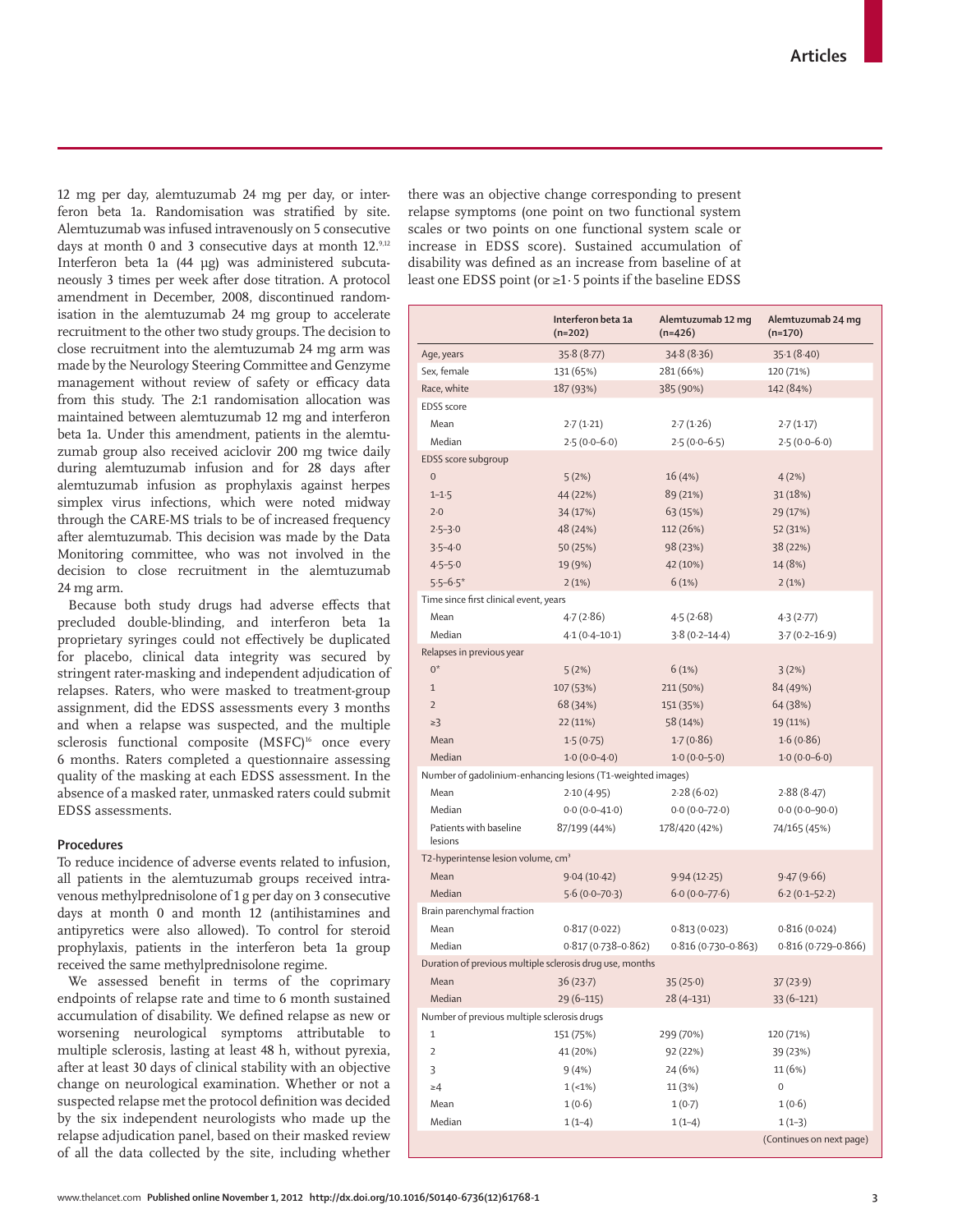|                                                  |                                                               | Interferon beta 1a<br>$(n=202)$ | Alemtuzumab 12 mg<br>$(n=426)$ | Alemtuzumab 24 mg<br>$(n=170)$ |  |
|--------------------------------------------------|---------------------------------------------------------------|---------------------------------|--------------------------------|--------------------------------|--|
|                                                  | (Continued from previous page)                                |                                 |                                |                                |  |
| Generic name of previous multiple sclerosis drug |                                                               |                                 |                                |                                |  |
|                                                  | Interferon beta-1a                                            | 108(53%)                        | 232 (54%)                      | 102 (60%)                      |  |
|                                                  | Intramuscular interferon<br>beta-1a                           | 46 (23%)                        | 120 (28%)                      | 52 (31%)                       |  |
|                                                  | Subcutaneous interferon<br>beta-1a (22 $\mu$ g or 44 $\mu$ g) | 73 (36%)                        | 146 (34%)                      | 58 (34%)                       |  |
|                                                  | Interferon beta-1b                                            | 63 (31%)                        | 154 (36%)                      | 55 (32%)                       |  |
|                                                  | Glatiramer                                                    | 69 (34%)                        | 146 (34%)                      | 59 (35%)                       |  |
|                                                  | Natalizumab                                                   | 7(3%)                           | 15(4%)                         | 5(3%)                          |  |
|                                                  | Immunoqlobulin                                                | $1 (-1\%)$                      | 11(3%)                         | 2(1%)                          |  |
|                                                  | Azathioprine                                                  | 5(2%)                           | 6(1%)                          | $\Omega$                       |  |
|                                                  |                                                               |                                 |                                |                                |  |

Data are mean (SD), n (%), median (range), or n/n assessed (%). Baseline characteristics did not differ significantly between groups. EDSS=expanded disability status scale. Patients were enrolled in the study based on data collected at the screening visit, which occurred before the baseline visit. \*Patients with EDSS scores higher than the inclusion level criteria or without relapses in the previous year at the baseline visit had met the criteria at the screening visit.

### *Table 1:* **Baseline characteristics**

score was 0) confirmed over 6 months. We defined sustained reduction in disability as a decrease from baseline by at least one EDSS point confirmed over 6 months for patients with baseline EDSS scores of at least 2·0. We tested MSFC three times before baseline to reduce practice effects.<sup>17</sup> Standardised annual cranial MRI scans were analysed by imaging specialists from NeuroRx (Montreal, Canada; lesion analyses) and the Cleveland Clinic MS MRI Analysis Center (OH, USA; normalised brain volume), who were masked to treatment-group assignment. Freedom from clinical disease activity was defined as the absence both of relapses and sustained accumulation of disability. Freedom from disease activity also required the absence both of gadolinium-enhancing lesions on T1-weighted MRI and new or enlarging T2-hyperintense lesions.

To assess safety, we undertook monthly questionnaire follow-up of patients, and did complete blood counts, serum creatinine, and urinalysis with microscopy monthly (every 3 months in patients in the interferon beta 1a group), and thyroid function tests every 3 months. Patients and investigators were given instructional materials about the safety monitoring programme; describing and illustrating the signs and symptoms of potential complications of alemtuzumab therapy (particularly idiopathic thrombocytopenic purpura, antiglomerular basement membrane disease, and thyroid dysfunction); and guiding appropriate follow-up for suspected cases. The standardised questionnaire asked about symptoms that might signal onset of idiopathic thrombocytopenic purpura or a renal disorder, and which should prompt a medical evaluation. We defined reactions associated with the infusion as any adverse event with onset during or within 24 h after alemtuzumab infusion. We assessed circulating lymphocyte subsets every 3 months in all patients and 1 month after every course of alemtuzumab. We screened for anti-alemtuzumab antibodies with ELISA (Meso Scale Discovery, Gaithersburg, MD, USA) before and at 1 month, 3 months and 12 months after each dosing, and confirmed positive tests with a cell-binding assay. Positive tests were confirmed by competitive binding assay and inhibition of alemtuzumab binding to CD52-expressing CHO cells in a flow cytometric assay. We measured interferon beta 1a-neutralising antibodies at baseline and at 24 months with a cytopathic effect inhibition assay (BioMonitor, Copenhagen, Denmark).

## **Statistical analysis**

On the basis of previous trials and the phase 2 study, $u$ <sup>2</sup> we expected at least 20% of patients in the interferon beta 1a group to meet the disability endpoint by 2 years. Therefore, 573 patients, randomly allocated 2:1 to alemtuzumab 12 mg or interferon beta 1a provided 80% or more power to detect a 50% treatment effect in time to sustained disability with a two-sided significance of 5%, assuming 10% discontinuation. This sample size provided 95% or more power to detect a 40% treatment effect on relapse rate, assuming 68% of patients in the interferon beta 1a group relapsed over 2 years. After the protocol amendment, the principal efficacy comparison was between alemtuzumab 12 mg and interferon beta 1a. Safety data are presented for both doses of alemtuzumab. The primary efficacy analysis was adjusted for multiple comparisons with the Hochberg procedure.<sup>18</sup> We assessed treatment effects on relapse rate by the proportional means model,<sup>19</sup> which is an extension of the proportional hazards model to account for recurrent events, and assessed sustained disability with a proportional hazards model with robust variance estimation,<sup>20</sup> including treatment group and geographical region as covariates. We estimated yearly relapse rate with a negative binomial regression model.

We controlled secondary endpoints for multiple comparisons by testing in the following order: proportion of relapse-free patients, changes in EDSS, T2 lesion volume, and MSFC. Formal sequential testing stopped when any p value exceeded 0·05; however, p values and 95% CIs are reported for all endpoints for descriptive purposes. We analysed the proportion of patients who were relapse-free with a proportional hazards model. We analysed changes from baseline in EDSS and MSFC with a mixed model for repeated measures, and treatment comparisons with all available assessments were assessed with a non-parametric test for repeated measures.21,22 We analysed change in T2-hyperintense lesion volume with a ranked ANCOVA model. We analysed proportions of patients with new or enlarging T2-hyperintense lesions or gadolinium-enhancing lesions, and those who were free from disease activity, with logistic regression. The appendix contains additional details about the statistical methods.

This study is registered with ClinicalTrials.gov, number NCT00548405.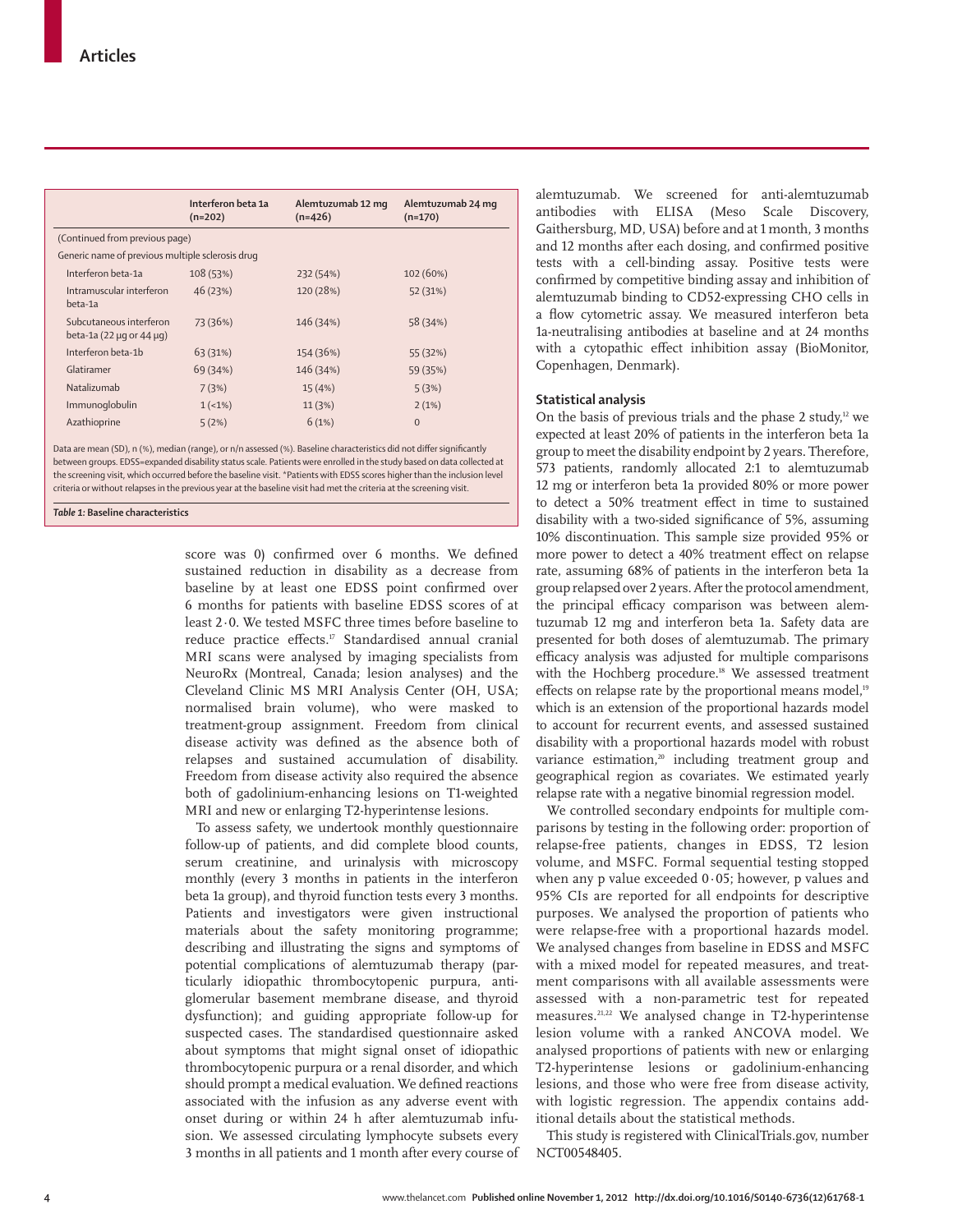# **Role of the funding source**

Genzyme (Sanofi) was involved in the design and undertaking of the trial, data analysis and interpretation, writing of the manuscript, and the decision to submit the manuscript for publication. Bayer Schering Pharma participated in the design of the study, study oversight, review, and approval of the manuscript. Clinical investigators, collaborating with the sponsor, designed and oversaw the study. All authors had full access to data, participated in the analyses, wrote the manuscript, had final responsibility for the decision to submit for publication, and vouch for the accuracy and completeness of the results.

# **Results**

We included 667 patients in the randomisation when recruitment closed (840 patients including the 24 mg per day alemtuzumab group; figure 1). Overall, we randomly allocated 436 patients to alemtuzumab 12 mg, 173 to alemtuzumab 24 mg, and 231 to interferon beta 1a (figure 1; table 1). 661 (83%) of 798 patients had previously received interferon beta and 274 (34%) had previously received glatiramer; 140 (18%) of patients had received both; and 27 (3%) patients had also been treated with natalizumab. Nine patients originally assigned alemtuzumab 24 mg actually received the 12 mg per day dose; we included these patients in the 24 mg per day group for efficacy but in the 12 mg per day for safety analyses. 755 (90%) of 840 patients randomly allocated treatment remained in the study until month 24 (figure 1). More patients randomly allocated interferon beta 1a than alemtuzumab discontinued the trial before treatment (29 [13%] of 231 patients for interferon beta 1a *vs* 13 [2%] of 609 patients for alemtuzumab) and after starting treat ment (27 [12%] of 202 *vs* 16 [3%] of 596). Masking was successful for 5850 (>99%) of 5865 EDSS assessments. Only 12 (2%) of 672 patients had one or more assessments done by an unmasked rater; although included in efficacy analyses, sensitivity studies showed these unmasked data had no effect on outcomes (appendix). For 435 patients treated with alemtuzumab 12 mg at month 0, 188 (43%) received aciclovir prophylaxis and 247 (57%) did not; and for 419 patients treated with alemtuzumab 12 mg at month 12, 278 (66%) received prophylaxis and 141 (34%) did not.

Alemtuzumab 12 mg reduced the rate of relapse compared with interferon beta 1a (table 2, figure 2). Sensitivity analyses of factors that potentially might affect the relapse analysis, including differential dropout before and after treatment initiation, had little influence (appendix). More patients in the alemtuzumab 12 mg group than in the interferon beta 1a group were relapsefree at 2 years (table 2, figure 2). Alemtuzumab 12 mg reduced relapse rate to a greater extent than did interferon beta 1a in all subgroups defined by previous therapy, with or without interferon beta, and those treated specifically at any one time with subcutaneous interferon beta 1a or

|                                                                                                                                                                                                                                                                                                                                   | Interferon beta 1a<br>$(n=202)$   | Alemtuzumab 12 mg<br>$(n=426)$ | p value   |
|-----------------------------------------------------------------------------------------------------------------------------------------------------------------------------------------------------------------------------------------------------------------------------------------------------------------------------------|-----------------------------------|--------------------------------|-----------|
| Relapse                                                                                                                                                                                                                                                                                                                           |                                   |                                |           |
| Patients with any event                                                                                                                                                                                                                                                                                                           | 104 (53%*)                        | 147 (35%*)                     |           |
| Total number of events                                                                                                                                                                                                                                                                                                            | 201                               | 236                            |           |
| Rate ratio (95% CI)                                                                                                                                                                                                                                                                                                               | $\ddot{\phantom{a}}$              | $0.51(0.39 \text{ to } 0.65)$  | < 0.0001  |
| <b>Risk reduction</b>                                                                                                                                                                                                                                                                                                             |                                   | 49.4%                          |           |
| Yearly rate (95% CI)                                                                                                                                                                                                                                                                                                              | $0.52$ (0.41 to 0.66)             | $0.26$ (0.21 to 0.33)          |           |
| Relapse-free patients (95% CI)*                                                                                                                                                                                                                                                                                                   | 46.7% (39.5–53.5)                 | 65.4% (60.7-69.7)              | < 0.0001  |
| <b>Disability</b>                                                                                                                                                                                                                                                                                                                 |                                   |                                |           |
| Sustained accumulation confirmed over 6 months                                                                                                                                                                                                                                                                                    |                                   |                                |           |
| Patients                                                                                                                                                                                                                                                                                                                          | 40 (20%)                          | 54 (13%)                       |           |
| Percentage of patients (95% CI)*                                                                                                                                                                                                                                                                                                  | 21.13% (15.95 to 27.68)           | 12.71% (9.89 to 16.27)         |           |
| Hazard ratio (95% CI)                                                                                                                                                                                                                                                                                                             |                                   | $0.58(0.38 \text{ to } 0.87)$  |           |
| Risk reduction                                                                                                                                                                                                                                                                                                                    |                                   | 42%                            | 0.0084    |
| Change in EDSS score from baseline                                                                                                                                                                                                                                                                                                |                                   |                                |           |
| Mean change (95% CI)                                                                                                                                                                                                                                                                                                              | $0.24$ (0.07 to $0.41$ )          | $-0.17$ ( $-0.29$ to $-0.05$ ) | < 0.0001  |
| Sustained reduction for 6 months                                                                                                                                                                                                                                                                                                  |                                   |                                |           |
| Patients                                                                                                                                                                                                                                                                                                                          | 18 (9%)                           | 92 (22%)                       |           |
| Percentage of patients (95% CI)*                                                                                                                                                                                                                                                                                                  | 12.93% (8.34 to 19.77)            | 28.82% (24.18 to 34.13)        |           |
| Hazard ratio (95% CI)                                                                                                                                                                                                                                                                                                             |                                   | 2.57 (1.57 to 4.20)            | 0.0002    |
| Change in mean MSFC score from baseline                                                                                                                                                                                                                                                                                           |                                   |                                |           |
| Mean (95% CI)                                                                                                                                                                                                                                                                                                                     | $-0.04$ ( $-0.10$ to $0.02$ )     | $0.08$ (0.04 to 0.12)          | $0.002$ ‡ |
| <b>MRI</b>                                                                                                                                                                                                                                                                                                                        |                                   |                                |           |
| Median change in volume of<br>T2-hyperintense lesions                                                                                                                                                                                                                                                                             | $-1.23\%$ ( $-11.13$ to $11.39$ ) | -1.27% (-12.70 to 7.78)        | 0.14      |
| Patients with new or enlarging<br>T2-hyperintense lesions†                                                                                                                                                                                                                                                                        | 127/187 (68%)                     | 186/403 (46%)                  | < 0.0001  |
| Patients with gadolinium-<br>enhancing lesions at 24 monthst                                                                                                                                                                                                                                                                      | 44/190 (23%)                      | 38/410 (9%)                    | < 0.0001  |
| Median change in brain<br>parenchymal fraction <sup>†</sup>                                                                                                                                                                                                                                                                       | $-0.810\%$ (-1.539 to 0.203)      | $-0.615\%$ (-1.299 to 0.006)   | 0.01      |
| Disease-free survival                                                                                                                                                                                                                                                                                                             |                                   |                                |           |
| Patients clinically disease-freet                                                                                                                                                                                                                                                                                                 | 83 (41%)                          | 254 (60%)                      |           |
| Odds ratio (95% CI)                                                                                                                                                                                                                                                                                                               | $\ddot{\phantom{a}}$              | 2.14 (1.52 to 3.01)            | < 0.0001  |
| Patients MRI and clinically<br>disease-free+                                                                                                                                                                                                                                                                                      | 25/184 (14%)                      | 127/396 (32%)                  |           |
| Odds ratio (95% CI)                                                                                                                                                                                                                                                                                                               |                                   | 3.03 (1.89 to 4.86)            | < 0.0001  |
| Data are n (%), n, median (IQR), or n/n assessed, unless otherwise stated. EDSS=expanded disability status scale.<br>MSFC=multiple sclerosis functional composite. *Kaplan-Meier estimation. †Tertiary outcome. #With the hierarchical<br>model, MSFC changes are not significant and are included here for descriptive purposes. |                                   |                                |           |

*Table 2:* **Relapse, disability, and MRI outcomes**

glatiramer (appendix). Alemtuzumab's superior efficacy compared with interferon beta 1a was unaffected by the presence of anti-interferon antibodies at baseline or month 24 (appendix). Of 654 events that were reviewed by the relapse adjudication committee, 207 (83%) of 250 in the interferon beta 1a group were regarded as relapses, compared with 242 (82%) of 296 in the alemtuzumab 12 mg group, and 88 (81%) of 108 in the alemtuzumab 24 mg group.

Alemtuzumab 12 mg reduced the risk of sustained accumulation of disability compared with interferon beta 1a (table 2, figure 2); sensitivity analyses showed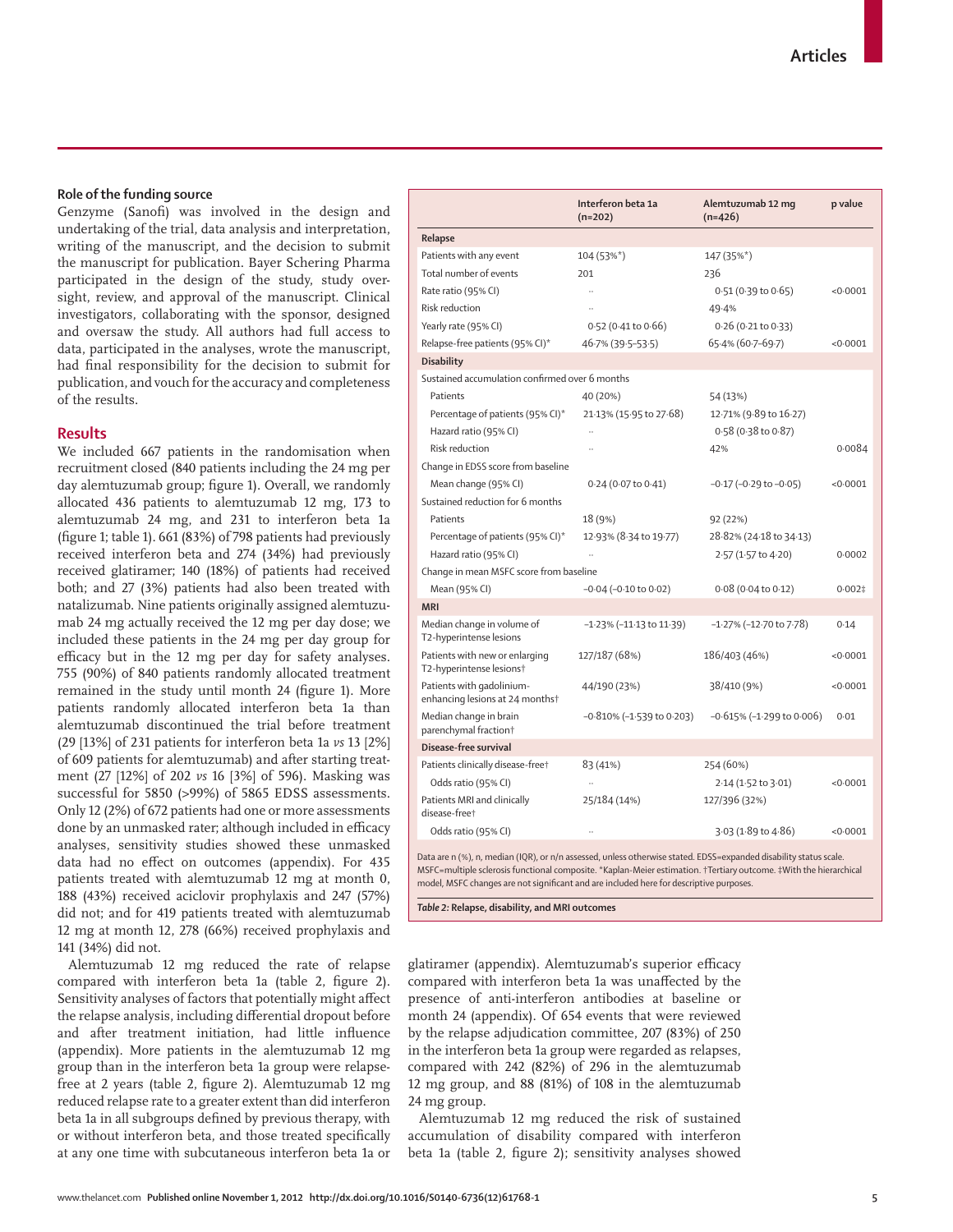

**Figure 2: Clinical efficacy outcome measures** 

Kaplan-Meier estimates of time to first relapse (A) and 6 month sustained accumulation of disability (B).

this result to be robust despite variable dropout and some unmasked EDSS assessments (appendix). Alemtuzumab's superior effect on disability was seen in all subgroups defined by previous therapy (appendix) or anti-interferon antibodies (either present at baseline or emerging subsequently; appendix). Mean disability improved from baseline by  $-0.17$  EDSS points after alemtuzumab 12 mg ( $p=0.004$ ) compared with a 0·24 EDSS point deterioration for interferon beta 1a ( $p=0.0064$ ), a net benefit for alemtuzumab of  $0.41$  EDSS point (p<0 $\cdot$ 0001; table 2, figure 3). More patients in the alemtuzumab 12 mg group had a sustained reduction in disability compared with patients in the interferon beta 1a group (table 2). MSFC scores improved from baseline by 0·08 after alemtuzumab 12 mg and worsened on interferon beta 1a by –0·04, which was not regarded as significant in the hierarchical analysis plan (table 2).

Median T2-hyperintense lesion volume decreased after treatment with interferon beta 1a and alemtuzumab 12 mg, but the relative decrease did not differ between groups (table 2, figure 3). Tertiary analyses suggested that, compared with interferon beta 1a, alemtuzumab

12 mg reduced the proportion of patients who developed new gadolinium-enhancing lesions and new or enlarging T2 lesions (table 2, figure 3). Brain volume loss was reduced after alemtuzumab 12 mg compared with interferon beta 1a (table 2, figure 3).

More patients remained free from clinical disease activity and combined clinical and radiological disease activity in the alemtuzumab 12 mg group than did in the interferon beta 1a group (table 2).

We noted no consistent dose-related differences for alemtuzumab 12 mg compared with 24 mg per day on clinical outcomes, although new MRI lesion formation and brain volume loss were improved for the 24 mg per day group compared with the 12 mg per day group (appendix).

Consistent with previous experience,<sup>23</sup> most patients who were treated with alemtuzumab had mild-tomoderate infusion-associated reactions (most commonly headache, rash, nausea, and pyrexia; table 3). 12 (3%) patients in the alemtuzumab 12 mg group had serious infusion-associated events. None had anaphylaxis. Infusion-related symptoms were more common after 24 mg per day doses of alemtuzumab than after 12 mg per day doses (table 3).

Incidence of serious adverse events did not differ between treatment groups (table 3). Two patients died in the alemtuzumab 12 mg group: one had an automobile accident and one died because of aspiration pneumonia after a brainstem relapse occurring 1 year previously (onstudy) left the patient severely disabled. One patient (<1%) in the alemtuzumab 12 mg group, no patients in the alemtuzumab 24 mg group, and six patients (3%) in the interferon beta 1a group discontinued the study because of adverse events. Overall, seven patients developed cancer (table 3).

Infections were more common after receipt of alemtuzumab 12 mg (77% of patients) than they were after receipt of interferon beta 1a (66%), but were predominantly mild or moderate in severity (table 3). Table 3 shows rates of serious adverse infections. Mucocutaneous herpetic and fungal infections were more frequent after alemtuzumab than interferon beta 1a. Segmental herpes zoster infections led to hospital admission for two patients treated with alemtuzumab 24 mg and one patient treated with alemtuzumab 12 mg; we noted no cases of herpetic encephalitis. Prophylactic acivlovir reduced the proportion of patients who had herpes infection in the months after alemtuzumab 12 mg (0 $\cdot$  5% versus 2 $\cdot$ 8% after the first course and  $0.4\%$  versus  $2.1\%$  after the second course). One patient, from a region endemic for tuberculosis, developed pulmonary tuberculosis after alemtuzumab 24 mg; she discontinued treatment but remained in the study for follow-up. Another patient had a positive tuberculin skin test during the first infusion of alemtuzumab 24 mg but remained on study. Both patients responded to oral antituberculosis therapy.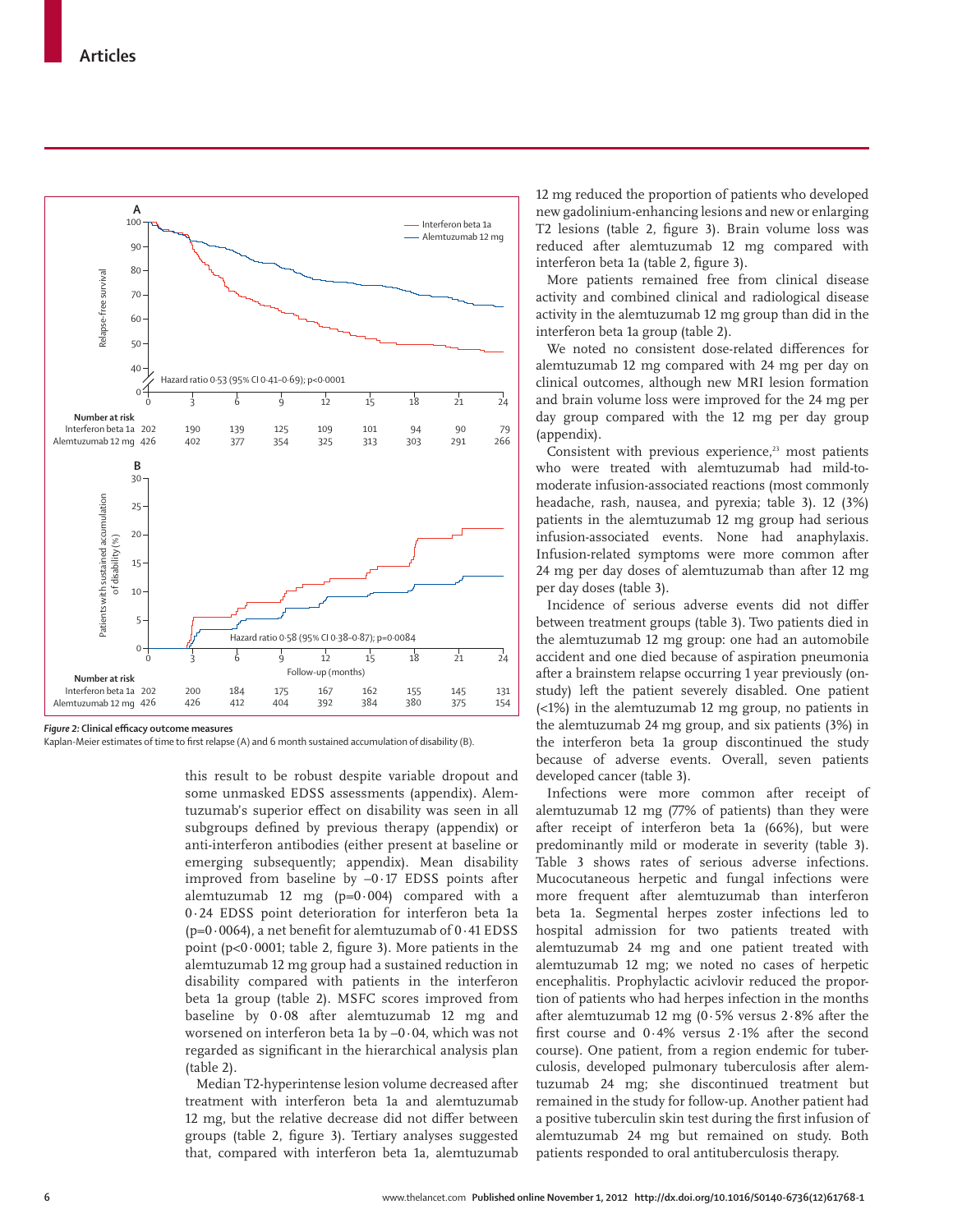Thyroid disorders were more common after alemtuzumab (table 3) especially in the second year of treatment, without any cases of ophthalmopathy. All patients with thyroid disorders were managed conventionally; one patient underwent thyroidectomy for goitre and another had radioiodine treatment. Seven patients had immune thrombocytopenia 3-24 months after receipt of alemtuzumab, including five serious cases (table 3). Four cases of disease were initially detected through monthly platelet monitoring and three cases were detected because patients reported symptoms. One patient did not need treatment, six patients received corticosteroids, and two patients had intravenous immunoglobulin. One of these patients also had autoimmune haemolytic anaemia, which resolved spontaneously after 2 months; after 3 months, this patient developed immune thrombocytopenia and underwent a splenectomy. At last assessment, six of seven patients with immune thrombo cytopenia were not on treatment and had normal platelet counts; the other patient remained on corticosteroids. We noted no cases of anti-glomerular basement membrane disease. One patient in the alemtuzumab 12 mg group developed membranous nephropathy, with proteinuria detected by routine urinalysis, which improved with furosemide and lisinopril. Autoimmune disorders occurred slightly more frequently after alemtuzumab 24 mg than with alemtuzumab 12 mg (table 3).

Alemtuzumab reduced circulating lymphocyte counts after each treatment course but had little effect on other leucocytes (appendix). B cells repopulated within 6 months whereas T cells reconstituted slowly, approaching the lower limit of normal at 1 year after treatment, as noted previously.9,24 Lymphocyte reconstitution was much the same with each alemtuzumab administration.

We noted alemtuzumab-binding antibodies in 29% of patients before the second treatment compared with 81% 1 month after this treatment. Presence and concentration of anti-alemtuzumab antibodies did not influence lymphocyte depletion or repopulation, efficacy, or safety. Neutralising anti-interferon beta antibodies were present in 34 (18%) of 193 patients receiving interferon beta-1 at baseline and 23 (13%) of 178 of these patients at 24 months.

# **Discussion**

Individuals with relapsing-remitting multiple sclerosis that remains active after first-line disease-modifying therapy have a poor prognosis for future disability.<sup>2,3,25</sup> Switching to a more potent therapy is logical in the face of aggressive disease; but considerable uncertainty and variation in practice exists in terms of how best to manage patients who relapse on first-line therapy. In our phase 3 trial, which exclusively enrolled patients who remained clinically active despite interferon beta or glatiramer treatment, escalation to alemtuzumab



# *Figure 3:* **Secondary and exploratory clinical and MRI outcome measures**

(A) Mean change of expanded disability status scale (EDSS) from baseline; bars show 95% CIs. (B) Mean change from baseline in multiple sclerosis functional composite (MSFC) *Z* score; bars show 95% CIs. (C) MRI outcomes over 2 years: proportion of patients with new or enlarging T2 hyperintense lesions; proportion with gadolinium-enhancing lesions; median percentage change in volume of T2-hyperintense lesions, and brain parenchymal fraction.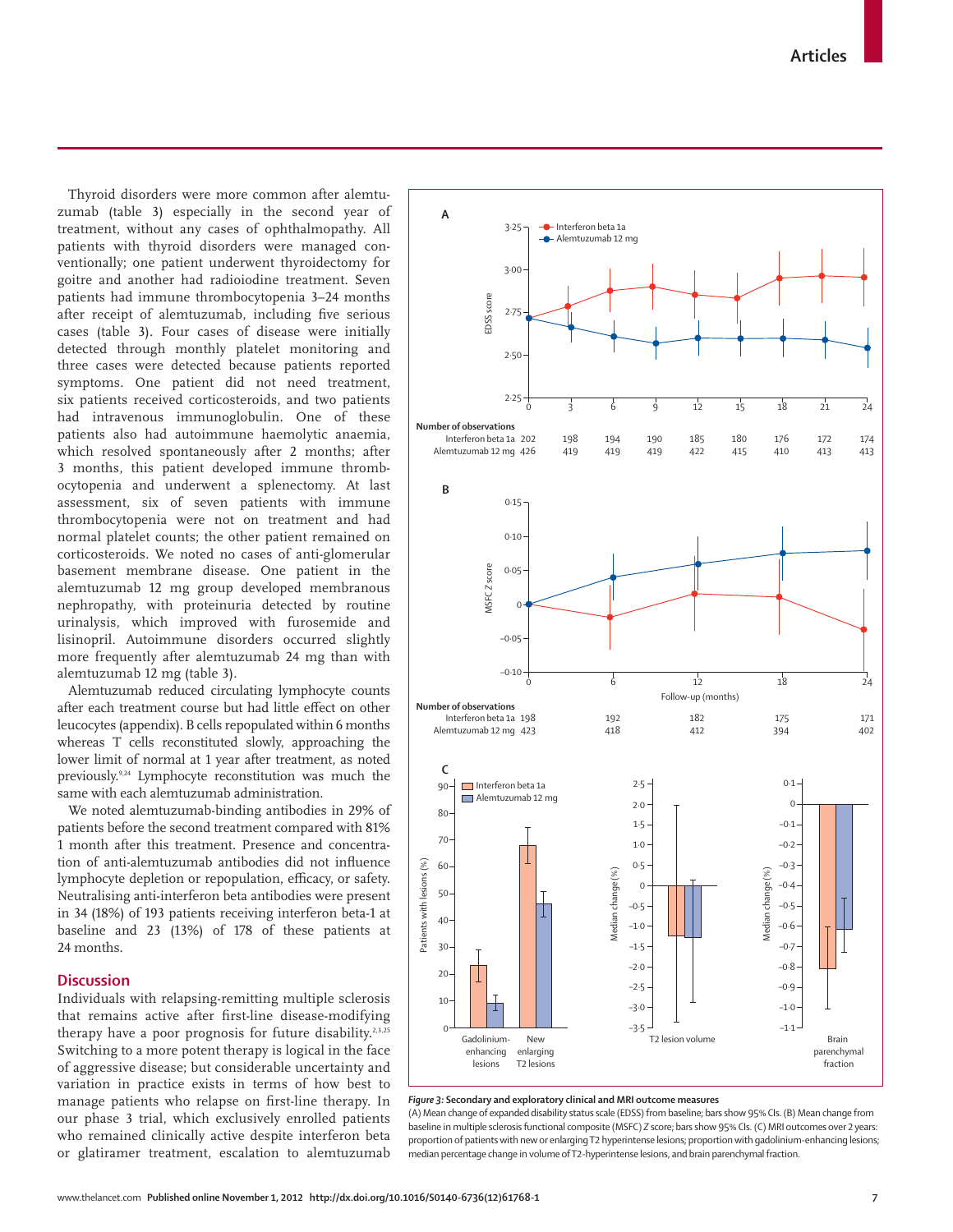|                                                            | Interferon<br>beta 1a<br>$(n=202)$ | Alemtuzumab<br>12 <sub>mg</sub><br>$(n=435)$ | Alemtuzumab<br>24 <sub>mg</sub><br>$(n=161)$ |
|------------------------------------------------------------|------------------------------------|----------------------------------------------|----------------------------------------------|
| All adverse events                                         |                                    |                                              |                                              |
| Events (events per<br>person-year)                         | 2128 (5.69)                        | 7513 (8.66)                                  | 3715 (11.57)                                 |
| Patients with ≥1 event                                     | 191 (95%)                          | 428 (98%)                                    | 159 (99%)                                    |
| Study drug<br>discontinuation because<br>of adverse event* | 15 (7%)                            | 14 (3%)                                      | 6 (4%)                                       |
| Serious adverse events                                     |                                    |                                              |                                              |
| Events (events per<br>person-year)                         | 77 (0.21)                          | 138 (0.16)                                   | 53 (0.17)                                    |
| Patients with ≥1 event                                     | 44 (22%)                           | 85 (20%)                                     | 30 (19%)                                     |
| Multiple sclerosis<br>relapse <sup>+</sup>                 | 25 (12%)                           | 33 (8%)                                      | 3(2%)                                        |
| <b>Excluding MS relapses</b>                               | 26 (13%)                           | 58 (13%)                                     | 27 (17%)                                     |
| Deaths                                                     | $\mathbf 0$                        | $2(-1%)$                                     | $\mathbf 0$                                  |
| Infusion-associated reactions                              |                                    |                                              |                                              |
| Any event                                                  | NA                                 | 393 (90%)                                    | 156 (97%)                                    |
| Events affecting >10% in any group                         |                                    |                                              |                                              |
| Headache                                                   | NA                                 | 188 (43%)                                    | 92 (57%)                                     |
| Rash                                                       | NA                                 | 168 (39%)                                    | 86 (53%)                                     |
| Nausea                                                     | NA                                 | 72 (17%)                                     | 38 (24%)                                     |
| Pyrexia                                                    | NA                                 | 69 (16%)                                     | 32 (20%)                                     |
| Urticaria                                                  | NA                                 | 64 (15%)                                     | 38 (24%)                                     |
| Pruritus                                                   | NA                                 | 50 (11%)                                     | 31 (19%)                                     |
| Insomnia                                                   | NA                                 | 44 (10%)                                     | 18 (11%)                                     |
| Fatigue                                                    | NA                                 | 39 (9%)                                      | 21 (13%)                                     |
| Chills                                                     | NA                                 | 32 (7%)                                      | 22 (14%)                                     |
| Chest discomfort                                           | NA                                 | 27(6%)                                       | 23 (14%)                                     |
| Dyspnoea                                                   | NA                                 | 27 (6%)                                      | 18 (11%)                                     |
| Myalgia                                                    | NA                                 | 24 (6%)                                      | 17 (11%)                                     |
| Serious adverse events                                     | NA                                 | 12 (3%)                                      | 5(3%)                                        |
| Pyrexia                                                    | NA                                 | $2(-1%)$                                     | 0                                            |
| Urticaria                                                  | NA                                 | $2(-1%)$                                     | 0                                            |
| Chest discomfort                                           | NA                                 | $1(-1%)$                                     | 0                                            |
| Hypothyroidism                                             | NA                                 | $1(-1%)$                                     | 0                                            |
| Nausea                                                     | NA                                 | $1(-1%)$                                     | 0                                            |
| Vomiting                                                   | NA                                 | $1(-1%)$                                     | 0                                            |
| Chest pain                                                 | NA                                 | $1(-1%)$                                     | 0                                            |
| Infusion related<br>reaction                               | ΝA                                 | $1(-1%)$                                     | 0                                            |
| Non-cardiac chest pain                                     | ΝA                                 | $1(-1%)$                                     | 0                                            |
| Status migrainosus                                         | ΝA                                 | $1(-1%)$                                     | 0                                            |
| Cough                                                      | ΝA                                 | $1(-1%)$                                     | 0                                            |
| Dyspnoea                                                   | ΝA                                 | $1(-1%)$                                     | 0                                            |
| Haemoptysis                                                | ΝA                                 | $1(-1%)$                                     | 0                                            |
| Gastritis                                                  | ΝA                                 | 0                                            | 1(1%)                                        |
| Peripheral oedema                                          | ΝA                                 | 0                                            | 1(1%)                                        |
| Pneumonia                                                  | <b>ΝΑ</b>                          | 0                                            | 1(1%)                                        |
| Migraine                                                   | ΝA                                 | 0                                            | 1(1%)                                        |
| Sinus tachycardia                                          | ΝA                                 | 0                                            | 1(1%)                                        |
| Rash                                                       | <b>NA</b>                          | 0                                            | 1(1%)                                        |
| Hypertension                                               | ΝA                                 | 0                                            | 1(1%)                                        |
|                                                            |                                    |                                              | (Continues in next column)                   |

|                                      | Interferon<br>beta 1a<br>$(n=202)$ | Alemtuzumab<br>12 <sub>mg</sub><br>$(n=435)$ | Alemtuzumab<br>24 <sub>mg</sub><br>$(n=161)$ |
|--------------------------------------|------------------------------------|----------------------------------------------|----------------------------------------------|
| (Continued from previous column)     |                                    |                                              |                                              |
| <b>Infections</b>                    |                                    |                                              |                                              |
| Any event                            | 134 (66%)                          | 334 (77%)                                    | 134 (83%)                                    |
| Events affecting >10% in any group   |                                    |                                              |                                              |
| Nasopharyngitis                      | 48 (24%)                           | 128 (29%)                                    | 52 (32%)                                     |
| Urinary tract infection              | 23 (11%)                           | 93 (21%)                                     | 37 (23%)                                     |
| Upper respiratory tract<br>infection | 25 (12%)                           | 71 (16%)                                     | 34 (21%)                                     |
| Herpes viral infections              | 8(4%)                              | 68 (16%)                                     | 26 (16%)                                     |
| Herpes simplex‡                      | 4(2%)                              | 42 (10%)                                     | 13 (8%)                                      |
| Herpes zoster§                       | 3(1%)                              | 26 (6%)                                      | 12 (7%)                                      |
| Herpes dermatitis                    | 0                                  | $1(-1%)$                                     | 0                                            |
| Varicella                            | $\mathbf 0$                        | $1(-1%)$                                     | 1(1%)                                        |
| Herpes virus<br>infection            | $1(-1%)$                           | 0                                            | 1(1%)                                        |
| Sinusitis                            | 20 (10%)                           | 58 (13%)                                     | 20 (12%)                                     |
| Influenza                            | 11 (5%)                            | 41 (9%)                                      | 18 (11%)                                     |
| Serious adverse events               | 3(1%)                              | 16 (4%)                                      | 6(4%)                                        |
| Pneumonia                            | 0                                  | 4(1%)                                        | 1(1%)                                        |
| Gastroenteritis                      | 0                                  | 3(1%)                                        | 1(1%)                                        |
| Appendicitis                         | 0                                  | $2(-1%)$                                     | 0                                            |
| Febrile infection                    | 0                                  | $1(-1%)$                                     | $\Omega$                                     |
| Herpes zoster                        | 0                                  | $1(-1%)$                                     | 2(1%)                                        |
| Influenza                            | 0                                  | $1(-1%)$                                     | 0                                            |
| Labyrinthitis                        | 0                                  | $1(-1%)$                                     | 0                                            |
| Oesophaqeal                          | 0                                  | $1(-1%$                                      | 0                                            |
| candidiasis                          |                                    |                                              |                                              |
| Pasteurella infection                | 0                                  | $1(-1%)$                                     | 0                                            |
| Pyelonephritis                       | 0                                  | $1(-1%)$                                     | 0                                            |
| Tooth infection                      | 0                                  | $1(-1%)$                                     | 0                                            |
| Upper respiratory tract<br>infection | 0                                  | $1(-1%)$                                     | 0                                            |
| Urinary tract infection              | 0                                  | $1(-1%)$                                     | 0                                            |
| <b>Bronchitis</b>                    | 0                                  | 0                                            | 1(1%)                                        |
| Diverticulitis                       | 0                                  | 0                                            | 1(1%)                                        |
| Pulmonary<br>tuberculosis            | 0                                  | $\mathbf 0$                                  | 1(1%)                                        |
| Catheter site<br>infection           | $1(-1%)$                           | $\mathbf 0$                                  | 0                                            |
| Injection site abscess               | $1(-1%)$                           | 0                                            | 0                                            |
| Pyelonephritis<br>chronic            | $1(-1%)$                           | 0                                            | 0                                            |
| <b>Thyroid disorders</b>             |                                    |                                              |                                              |
| Any event¶                           | 10 (5%)                            | 69 (16%)                                     | 31 (19%)                                     |
| Hyperthyroidism                      | $1(-1%)$                           | 22 (5%)                                      | 6(4%)                                        |
| Hypothyroidism                       | 3(1%)                              | 19 (4%)                                      | 12 (7%)                                      |
| Thyroiditis                          | 0                                  | 7(2%)                                        | 4(2%)                                        |
| Goitre                               | $1(-1%)$                           | 6(1%)                                        | 4(2%)                                        |
| Serious adverse event                | 0                                  | $2(-1%)$                                     | 2(1%)                                        |
| Hypothyroidism                       | 0                                  | $2(-1%)$                                     | 1(1%)                                        |
| Hyperthyroidism                      | 0                                  | $1(-1%)$                                     | 0                                            |
| Goitre                               | 0                                  | 0                                            | 1(1%)                                        |
|                                      |                                    |                                              | (Continues in next column)                   |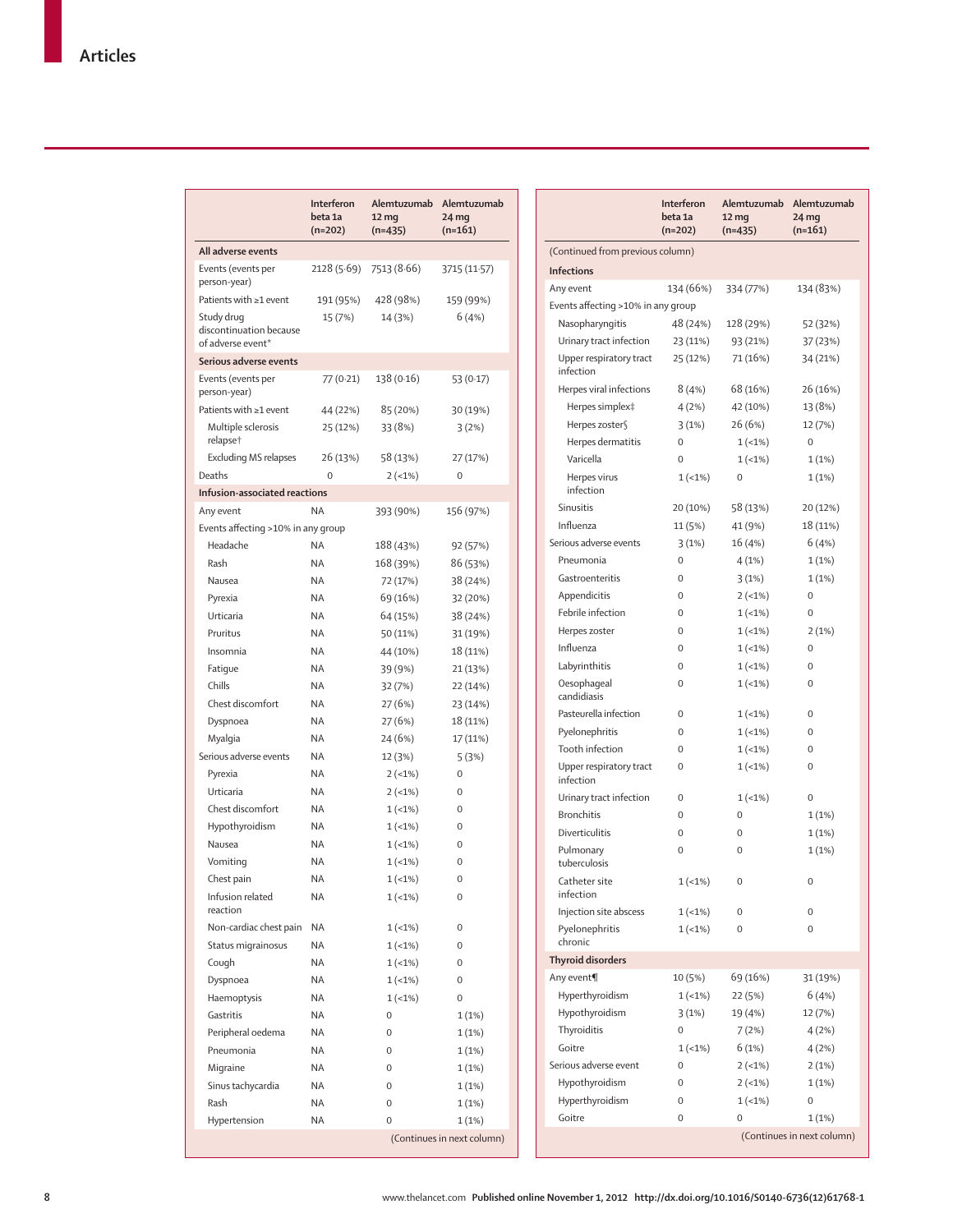|                                                        | Interferon<br>beta 1a<br>$(n=202)$ | Alemtuzumab<br>12 <sub>mg</sub><br>$(n=435)$ | Alemtuzumab<br>$24 \,\mathrm{mg}$<br>$(n=161)$ |  |  |
|--------------------------------------------------------|------------------------------------|----------------------------------------------|------------------------------------------------|--|--|
|                                                        | (Continued from previous column)   |                                              |                                                |  |  |
| Blood and lymphatic system disorders                   |                                    |                                              |                                                |  |  |
| Any event                                              | 28 (14%)                           | 59 (14%)                                     | 25 (16%)                                       |  |  |
| Serious adverse events                                 | $\Omega$                           | 3(1%)                                        | 5 (3%)                                         |  |  |
| Autoimmune<br>thrombocytopenia                         | $\Omega$                           | 3(1%)                                        | 2(1%)                                          |  |  |
| Thrombocytopenia                                       | $\Omega$                           | $\Omega$                                     | $1(1\%)**$                                     |  |  |
| Anaemia                                                | $\Omega$                           | $\Omega$                                     | 1(1%)                                          |  |  |
| Febrile neutropenia                                    | 0                                  | 0                                            | 1(1%)                                          |  |  |
| Malignant disease                                      |                                    |                                              |                                                |  |  |
| Basal cell carcinoma                                   | $1(-1%)$                           | $1(-1%)$                                     | 1(1%)                                          |  |  |
| Thyroid cancer                                         | $\Omega$                           | $1(-1%)$                                     | $\Omega$                                       |  |  |
| Acute myeloid leukemia                                 | $1(-1%)$                           | $\Omega$                                     | $\Omega$                                       |  |  |
| Vulval cancer                                          | $\Omega$                           | $\Omega$                                     | 1(1%)                                          |  |  |
| Colon cancer                                           | $\Omega$                           | $\Omega$                                     | 1(1%)                                          |  |  |
| Liver toxicity                                         |                                    |                                              |                                                |  |  |
| Any event                                              | 13 (6%)                            | 19 (4%)                                      | 5(3%)                                          |  |  |
| Serious adverse event                                  | 5(2%)                              | 4(1%)                                        | 1(1%)                                          |  |  |
| <b>Administration-site reactions</b>                   |                                    |                                              |                                                |  |  |
| Any event                                              | 56 (28%)                           | 40 (9%)                                      | 17 (11%)                                       |  |  |
| Other events affecting >10% of patients in any group†† |                                    |                                              |                                                |  |  |
| General condition                                      |                                    |                                              |                                                |  |  |
| Pyrexia                                                | 18 (9%)                            | 95 (22%)                                     | 47 (29%)                                       |  |  |
| Fatique                                                | 26 (13%)                           | 81 (19%)                                     | 35 (22%)                                       |  |  |
| Chills                                                 | 9(4%)                              | 35 (8%)                                      | 22 (14%)                                       |  |  |
| Pain                                                   | 8(4%)                              | 35 (8%)                                      | 16 (10%)                                       |  |  |
| Chest discomfort                                       | $1(-1\%)$                          | 33 (8%)                                      | 27 (17%)                                       |  |  |
| Influenza-like illness                                 | 47 (23%)                           | 31(7%)                                       | 13 (8%)                                        |  |  |
| Injection site erythema                                | 28 (14%)                           | $\Omega$                                     | $\Omega$                                       |  |  |
| (Continues in next column)                             |                                    |                                              |                                                |  |  |

significantly reduced the relapse rate and risk of 6 month sustained accumulation of disability by more than 40% compared with treatment with interferon beta 1a. No phase 3 monotherapy trial has previously shown superior efficacy on EDSS disability measures against an active comparator. Although mean disability deteriorated after interferon beta 1a, it improved with alemtuzumab 12 mg; and more patients had a sustained reduction in disability after alemtuzumab. The clinical evidence for efficacy is supported by alemtuzumab's significantly greater effects on several MRI measures compared with interferon beta 1a. Adjustment for specific previous treatments, participant withdrawals before treatment, and anti-interferon antibodies present at baseline or study end, did not change the evidence for improved efficacy of alemtuzumab. Previous therapy or the presence of anti-interferon antibodies did not affect the results, although the study was not powered to detect an interaction.

These results extend the experience of alemtuzumab from the phase 2 trial<sup>12</sup> and accompanying phase 3 trial<sup>13</sup>

|                                            | Interferon<br>beta 1a<br>$(n=202)$ | Alemtuzumab<br>$12 \,\mathrm{mg}$<br>$(n=435)$ | Alemtuzumab<br>$24 \,\mathrm{mg}$<br>$(n=161)$ |
|--------------------------------------------|------------------------------------|------------------------------------------------|------------------------------------------------|
| (Continued from previous column)           |                                    |                                                |                                                |
| Nervous system disorders                   |                                    |                                                |                                                |
| Headache                                   | 36 (18%)                           | 230 (53%)                                      | 102 (63%)                                      |
| Multiple sclerosis<br>relapse <sup>+</sup> | 99 (49%)                           | 143 (33%)                                      | 53 (33%)                                       |
| Paraesthesia                               | 20 (10%)                           | 50 (11%)                                       | 18 (11%)                                       |
| Dizziness                                  | 11 (5%)                            | 48 (11%)                                       | 26 (16%)                                       |
| Hypoaesthesia                              | 16 (8%)                            | 35 (8%)                                        | 19 (12%)                                       |
| Skin and subcutaneous tissue disorders     |                                    |                                                |                                                |
| Rash                                       | 11 (5%)                            | 193 (44%)                                      | 96 (60%)                                       |
| Urticaria                                  | 2(1%)                              | 75 (17%)                                       | 43 (27%)                                       |
| Pruritus                                   | 5(2%)                              | 66 (15%)                                       | 35 (22%)                                       |
| Generalised rash                           | 2(1%)                              | 33 (8%)                                        | 16 (10%)                                       |
|                                            |                                    |                                                |                                                |

Data are incidence in patients, n (%), unless otherwise stated. NA=not applicable. \*Includes events occurring in patients whose primary reason for discontinuing the study drug was an adverse event (including abnormal laboratory findings). †Includes only events with preferred term multiple sclerosis relapse, and might not correspond to relapse tally for efficacy endpoints. ‡Includes the preferred terms herpes simplex, oral herpes, genital herpes, and herpes simplex ophthalmic. §Includes the preferred terms herpes zoster and herpes zoster multi-dermatomal. ¶Includes investigations; hyperthyroidism included preferred terms hyperthyroidism and Basedow's disease; hypothyroidism included preferred terms hypothyroidism and primary hypothyroidism; thyroiditis included preferred terms thyroiditis, autoimmune thyroiditis, and subacute thyroiditis. ||Autoimmune thrombocytopenia includes terms autoimmune thrombocytopenia and idiopathic thrombocytopenic purpura. \*\*Grade 1 thrombocytopenia, not related to study drug. ††Events that were not infusion-associated reactions.

*Table 3:* **Adverse event summary (safety population)**

in previously untreated patients to those with disease activity on first-line therapy and increased disease duration and disability at baseline; however, compared with phase 3 trials of other compounds, this population is still at the lower end of disease duration and has typical relapse rates and disability at entry (panel). We regard subcutaneous high-dose, high-frequency interferon beta 1a as an appropriate comparator for this study because it is a common escalation choice for patients with disease activity during treatment with another first-line disease modifying therapy both in the USA and Europe.<sup>29,30</sup>

Our trial supports previous experience of the safety profile of alemtuzumab accumulated for 3-5 years;<sup>8,11,12</sup> our cohort and others are under extended review to collect long-term safety data. In our study, infusion-associated reactions were effectively managed with methylprednisolone, antipyretics, and antihistamines. Incidence of mild-to-moderate infections and superficial herpetic infections were more common after alemtuzumab than interferon beta 1a, but were treatable with aciclovir. We did not note any serious opportunistic infections, perhaps because of intact innate immunity, sequestered lymphocytes, and maintained levels of serum immunoglobulins<sup>9</sup> or tissue-resident effector memory T cells.<sup>31</sup> We identified secondary autoimmune diseases promptly by monitoring, allowing effective therapy. At 2 years, 16% of patients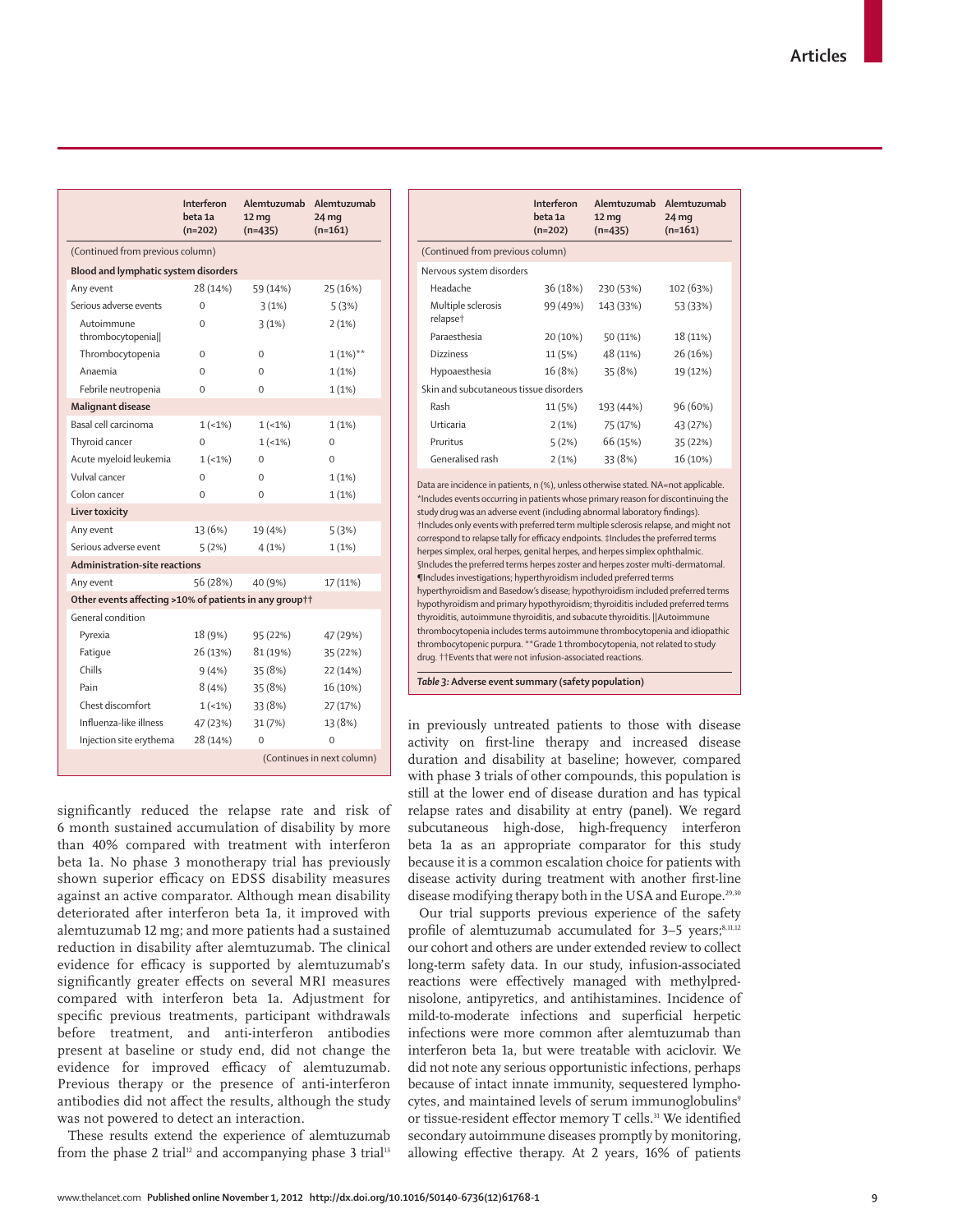# *Panel:* **Research in context**

### **Systematic review**

We identified references for this study in the authors' files and by searching PubMed for trials without language or date restriction with the terms "multiple sclerosis" AND "clinical trials", "alemtuzumab", OR "interferon". One previous phase 3 trial assessed patients with multiple sclerosis that remained active despite previous therapy.<sup>26</sup> The trial tested the combination of intravenously natalizumab once every 4 weeks and interferon beta 1a once per week against interferon beta 1a alone. Two other phase 3 trials that included weekly interferon beta used relapse rate as their primary outcome measure and were not powered to detect effects on disability outcomes.<sup>27,28</sup>

## **Interpretation**

Our trial explored the effects of alemtuzumab in a population with relapsing-remitting multiple sclerosis with at least one relapse on previous interferon beta or glatiramer therapy; therefore this group had a longer disease duration and greater mean disability than in the phase 2 trial<sup>12</sup> and accompanying phase 3 trials of previously untreated patients.13 Alemtuzumab 12 mg per day, given intravenously for 5 days at baseline and 3 days at 12 months, was more effective than was interferon beta 1a 44 µq subcutaneously three times weekly in reducing clinical relapses, slowing disability accumulation and brain volume loss, and inducing sustained improvement in disability. Alemtuzumab is the only drug to have been shown to have superiority over interferon beta 1a in disability outcomes in a monotherapy phase 3 trial. The risk management programme employed in the study identified the main adverse effects of alemtuzumab; including treatable autoimmunity, chiefly against the thyroid but also immune thrombocytopenia, infusion-related symptoms, and increased frequency of common infections.

> treated with alemtuzumab 12 mg had autoimmune thyroid disease; our previous experience suggests that this figure might rise to about 33%, with annual incidence reducing after the third year.<sup>32</sup>

> Alemtuzumab is the first treatment for multiple sclerosis to show improved efficacy on clinical endpoints against an active comparator in one phase 2 and two phase 3 trials.<sup>12,13</sup> Significant effects on clinical and MRI indicators of inflammatory disease activity were accompanied in this study by slowing of cerebral atrophy and accumulation of physical disability and, for many patients, by improvements in disability. We conclude that, with appropriate monitoring to reduce the risk of potentially serious but nonetheless treatable adverse effects, alemtuzumab offers the prospect for effective immunotherapy in patients with relapsing-remitting multiple sclerosis whose disease has advanced despite use of a first-line treatment.

#### **Contributors**

AJC wrote the first draft of the manuscript and coordinated all reviews and submissions. The writing committee (AJC, DLA, JAC, CC, EJF, H-PH, EH, KS, HLW, DHM, MP, and DASC) met to review data outputs, suggest additional analyses, edit, and approve manuscript drafts. Statistical support was led by SLL. Final versions of the manuscript were edited and approved by representatives of the investigators (CLT, TM, and EF) and sponsors (RS and PO).

## **Conflicts of interest**

AJC reports receiving consulting fees from Genzyme, lecture fees from Merck Serono, and research support paid to his institution from Genzyme. CLT reports receiving compensation from clinical trials with

Genzyme, Sanofi -Aventis, Eli Lilly, Opexa Therapeutics, Biogen Idec, Teva, Roche, Novartis, Xenoport, Acorda, and Pfizer Pharmaceuticals and compensation for speaker activities and consultation activities from Acorda, Biogen Idec, Novartis, Forrest, and Teva. DLA served on advisory boards, received speaker honoraria, and served as a consultant or received research support from Bayer, Biogen Idec, Coronado Biosciences, Consortium of Multiple Sclerosis Centers, Eli Lilly, EMD Serono, Genentech, Genzyme, GlaxoSmithKline, MS Forum, NeuroRx Research, Novartis, Opexa Therapeutics, Roche, Merck Serono, SA Serono Symposia International Foundation, Teva, the Canadian Institutes of Health Research, and the Multiple Sclerosis Society of Canada; and holds stock in NeuroRx Research. JAC reports receiving consulting fees from Biogen Idec, Elan, Five Prime Therapeutics, Eli Lilly, Novartis, Teva, Vaccinex, lecture fees from Novartis and Waterfront Media, and research support paid to his institution from Biogen Idec, Genzyme, Novartis, and Teva. CC reports receiving consulting fees from Biogen Idec, Gemacbio, Genzyme, Novartis, Sanofi -Aventis, Teva, UCB; lecture fees from Bayer-Schering, Biogen Idec, Genzyme, Merck-Serono, Novartis, Octopharma, Sanofi -Aventis, Teva; research support paid to his institution from Bayer-Schering, Biogen Idec, Merck-Serono, Novartis, Sanofi -Aventis, Teva. EJF reports receiving consulting fees, honoraria, travel, and research support from Acorda, Bayer, Biogen Idec, Eli Lilly, EMD Serono, Genzyme, GlaxoSmithKline, Novartis, Ono, Opexa, Pfizer, Roche, Sanofi, and Teva. H-PH reports receiving honoraria for consulting and speaking, with approval by the rector of Heinrich-Heine-University from Bayer, Biogen Idec, Genzyme, Merck Serono, Novartis, Sanofi, and Teva. EH reports receiving consulting fees, honoraria, travel, and research support from Bayer, Biogen Idec, Genzyme, GSK, Merck Serono, Novartis, Roche, and Teva. KJ reports receiving consulting fees from Genzyme, Novartis, Biogen Idec, and Roche; he has received lecture fees from Novartis, Merck-Serono, Biogen Idec, and Bayer; and received financial compensation including travel from Genzyme for presentation at ECTRIMS 2010. HLW reports receiving consulting fees from Biogen Idec, EMD Serono, Nasvax, Novartis, Teva, and research support paid to his institution from Biogen Idec and EMD Serono. TM has received compensation for speaker activities for Acorda, Allergan, Bayer, Biogen Idec, Eli Lilly, Forest, Novartis, Pfizer, Questcor, Teva and National MS Society; until clinical trial closure, TM was an independent contractor for Allergan, Biogen Idec, Genzyme, Elan, Teva, Ono, Pfizer, Novartis, Sanofi -Aventis, EMD Serono, and Roche/Genentech. EF reports receiving consulting fees from Biogen Idec, Genzyme, Pfizer, and Wyeth, lecture fees from Biogen Idec and Teva, and research support paid to her institution from Biogen Idec, Genzyme, and Wyeth. RS receives personal compensation as an employee of Bayer HealthCare, Berlin, Germany. ASC reports receiving consulting fees, lecture fees and grant support from Genzyme and lecture fees from Bayer Schering Pharma, on behalf of the University of Cambridge. DHM, SLL, PO, and MP receive personal compensation as employees of Genzyme (a Sanofi company).

#### **Acknowledgments**

This trial was supported by Genzyme, a Sanofi company, and Bayer Schering Pharma. EH has been supported by Czech Ministry of Education, Research program MSM 0021620849. AJC and DASC are supported by the Cambridge National Institute for Health Research Biomedical Research Centre. Shelton Smith (Genzyme) provided editorial assistance.

#### **References**

- Rudick RA, Lee JC, Simon J, Ransohoff RM, Fisher E. Defining interferon beta response status in multiple sclerosis patients. *Ann Neurol* 2004; **56:** 548–55.
- 2 Prosperini L, Gallo V, Petsas N, Borriello G, Pozzilli C. 1-year MRI scan predicts clinical response to interferon beta in multiple sclerosis. *Eur J Neurol* 2009; **16:** 1202–09.
- Rudick RA, Polman CH. Current approaches to the identification and management of breakthrough disease in patients with multiple sclerosis. *Lancet Neurol* 2009; **8:** 545–59.
- 4 Cox AL, Thompson SA, Jones JL, et al. Lymphocyte homeostasis following therapeutic lymphocyte depletion in multiple sclerosis. *Eur J Immunol* 2005; **35:** 3332–42.